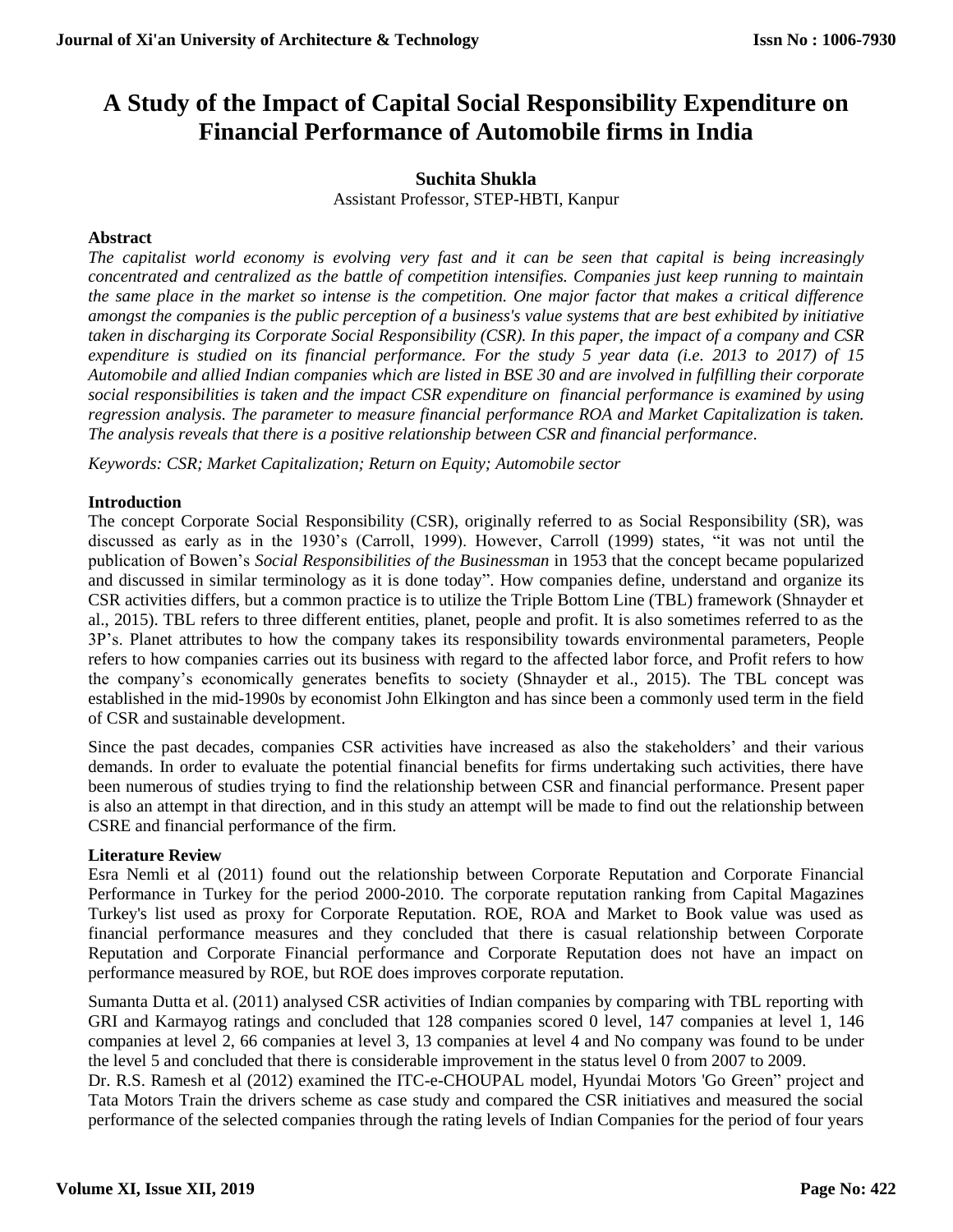#### **Journal of Xi'an University of Architecture & Technology**

from 2007 to 2010 which measured by KARMAYOG, an NGO, who measures the CSR activities of Indian companies and ranking by Five Levels (0 to 5).The authors also confirmed that, most Indian companies feel that CSR was only possible if profitability was considerably high and concluded that there is a need today for Indian companies to re-examine their CSR interventions and find out their effectiveness through "think globally and act locally"

Iqbal et al (2012) analysed the connectivity of CSR with financial performance, market value of share and financial leverage of 156 listed companies on Karachi Stock Exchange for the entire period of 2010-11. They used descriptive statistics, correlation and regression to conduct the study and found that CSR negatively affected the market value of companies.

Nkomani (2013) studied the impact of CSR on CFP of the top 100 listed companies in Johannesburg Stock Exchange (JSE) in South Africa for the period of 2002-11. The author used ANOVA and Kruskal-Wallis test to study a sample of 68 companies and divided these companies according to the companies included in Johannesburg Stock Exchange (JSE) socially responsible investment index (SRII) and the companies not included in Johannesburg Stock Exchange (JSE) socially responsible investment index (SRII). The author concluded that the companies, not included in SRII, had better financial performance than the companies included in SRII.

Mujahid and Abdullah (2014) examined the dependency of CSR on firm's financial performance and shareholders' wealth in Pakistan. They selected 10 firms which were highly rated as CSR firms and 10 non-CSR firms to see the difference in their financial performances and shareholders wealth as well. They used ROE and ROA ratios as a measure of profitability and as stock price & EPS as representatives of shareholders' wealth. They concluded that there was a significant positive relationship between CSR and financial performance and shareholders' wealth.

Siddiq and Javed (2014) studied the effect of CSR on the organizational performance of six companies, listed in Pakistani Index. They used CSR as an independent variable and as dependent variable ROA and total turnover as indicators of organizational performance was used. The study used descriptive statistics, Pearson's correlation and regression for analyzing the data (both primary and secondary). The correlation result showed that both CSR and organizational performance were positively correlated whereas regression result depicted that Perceived CSR had an insignificant positive relationship with organizational performance but perceived stakeholders relationship affected the organizational performance negatively as well as insignificantly.

Valmohammadi (2014) investigated the influence of seven dimensions of CSR (such as organizational governance, human rights, labour practices, the environment, fair operating practices, consumer issues and community involvement and development) on organizational performance in Iran. The author used a sample of 207 Iranian manufacturing and service firms and used structural equation model in the study and concluded that a significant positive relationship between CSR and organizational performance of these companies.

Subramanium et al (2014) found the relationship between CSR reporting with liquidity position of 194 Malaysian Public listed companies for the year 2009. They used content analysis to develop CSR index and multiple regression analysis to see the relationship among CSR index, management and institutional ownership, corporate governance mechanisms and the liquidity of equity shares of these companies. The result showed a positive relationship between CSR reporting and liquidity of equity shares which means that if the companies adopted greater level of CSR disclosure the higher will be the liquidity in terms of price impact.

Akinmulegun S. Ojo (2012) examined the effect of financial leverage (measured by Debt-Equity ratio) on Earnings per Share (EPS) and Net Assets per Share (NAPS). He used panel data on effect of leverage on performance indicators of some corporate firms in Nigeria during 1993 and 2005 and employed econometric technique of Vector Auto Regression (VAR) on the variables and found that leverage shock on EPS indirectly affect the NAPS. Leverage therefore significantly affects Corporate Performance.

#### **Objectives of the Study**

The study has been carried out with the aim of analyzing the CSR with Financial performances of the selected companies in the various sectors. The aim of the study has been carried out with the following specific objectives: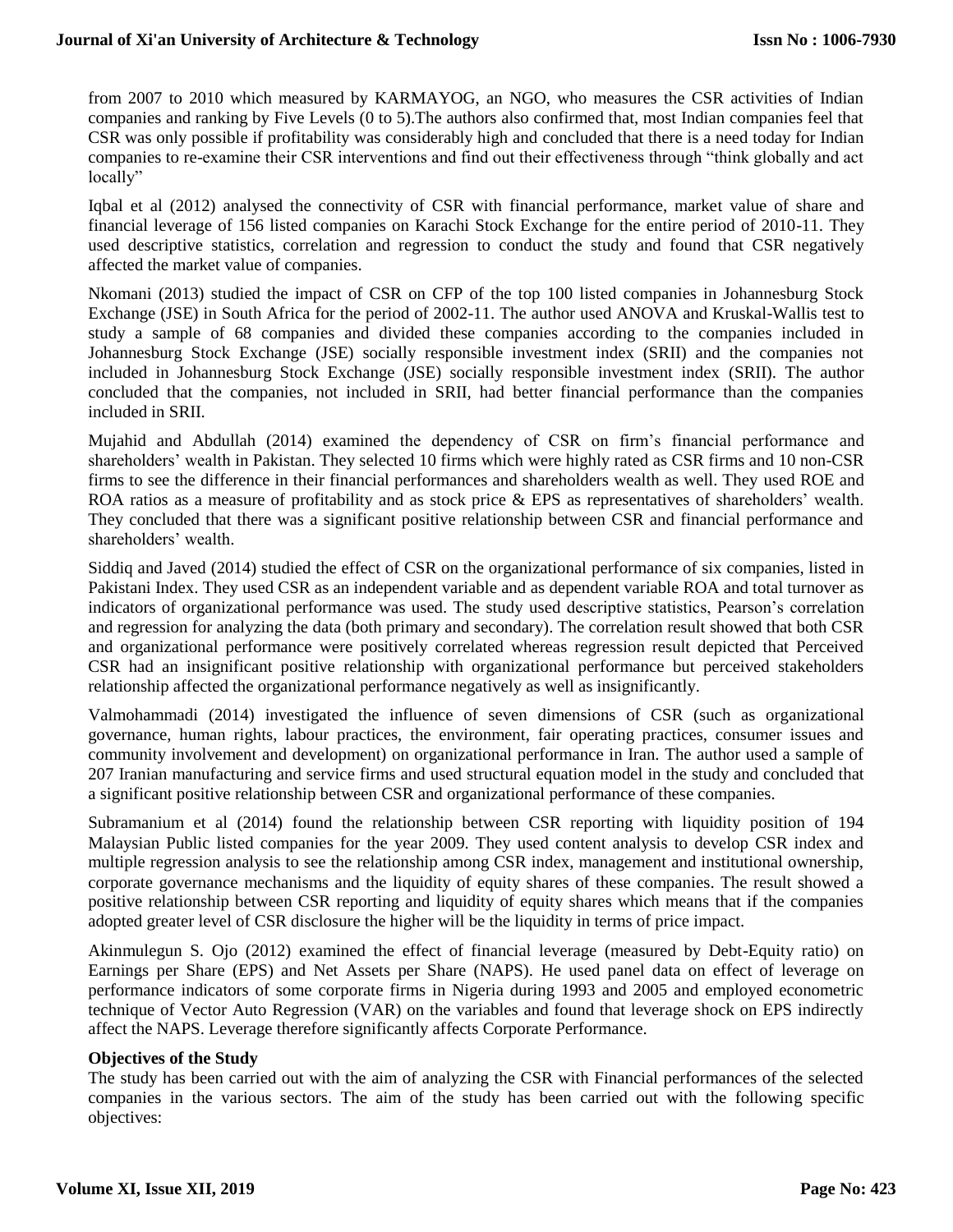- 1. To examine the relationship between the CSR and ROA
- 2. To examine the relationship between the CSR and Market Capitalization

#### **Research Methodology**

This study this exploratory in nature and secondary data is mainly used to find out the relationship between corporate social responsibility expenditure of 15 automobile and allied Indian companies selected through convenience sampling method. A research period of 5 years i.e. 2013 to 2017 is taken up for the study. Secondary data is collected from money control website and other published and non published data available. As a measure of financial performance Return on Asset (ROA) and Market Capitalization (MCAP) is taken. To find the relationship of CSRE with ROA and Market capitalization Regression analysis was used. CSRE was taken as independent variable and ROA and Market Capitalization is taken up as dependent variable, and interpretations and conclusions drawn. Two hypothesis will be tested with the help of regression analysis, these are:

- 1. H0: CSR has no significant impact on ROA
- 2. H0: CSR has no significant impact on Market Capitalization

## **Data Analysis & Interpretations H0: CSR has no significant impact on ROA H1: CSR has significant impact on ROA**

| <b>Countine</b> |             |                                |            |                              |       |      |  |  |  |  |
|-----------------|-------------|--------------------------------|------------|------------------------------|-------|------|--|--|--|--|
|                 |             | Unstandardized<br>Coefficients |            | Standardized<br>Coefficients |       |      |  |  |  |  |
| Model           |             |                                | Std. Error | Beta                         |       | Sig. |  |  |  |  |
|                 | (Constant)  | 10.476                         | 1.176      |                              | 8.906 | .000 |  |  |  |  |
|                 | <b>CSRE</b> | .075                           | .036       | .238                         | 2.091 | .040 |  |  |  |  |

**Coefficients<sup>a</sup>**

a. Dependent Variable: ROA

As seen above p-value is 0.040 i.e. less than 0.05 and therefore it can be said that b coefficient is statistically significant as its p-value is smaller than 0.05. It can be said that we reject the null hypothesis that CSR has no significant impact on ROA and accept the alternate hypothesis that CSR has significant impact on ROA.

#### **H0: CSR has no significant impact on Market Capitalization H1: CSR has significant impact on Market Capitalization**

| Coefficients <sup>a</sup> |            |                                |            |                              |       |      |  |  |  |  |
|---------------------------|------------|--------------------------------|------------|------------------------------|-------|------|--|--|--|--|
|                           |            | Unstandardized<br>Coefficients |            | Standardized<br>Coefficients |       |      |  |  |  |  |
| Model                     |            |                                | Std. Error | Beta                         |       | Sig. |  |  |  |  |
|                           | (Constant) | 16427.538                      | 5067.080   |                              | 3.242 | .002 |  |  |  |  |
|                           | CSRE       | 1056.109                       | 154.150    | .626                         | 6.851 | .000 |  |  |  |  |

a. Dependent Variable: MCAP

As seen above the significance value is 0.000, which is less than 0.05, therefore we reject the null hypothesis i.e. CSR has no significant impact on Market Capitalization and accept the alternate hypothesis that CSR has significant impact on Market Capitalization.

#### **Conclusion**

From the study it can be concluded that corporate social responsibility has a positive impact on financial performance for the sample of selected automobile and allied companies. One way of looking at things is that by